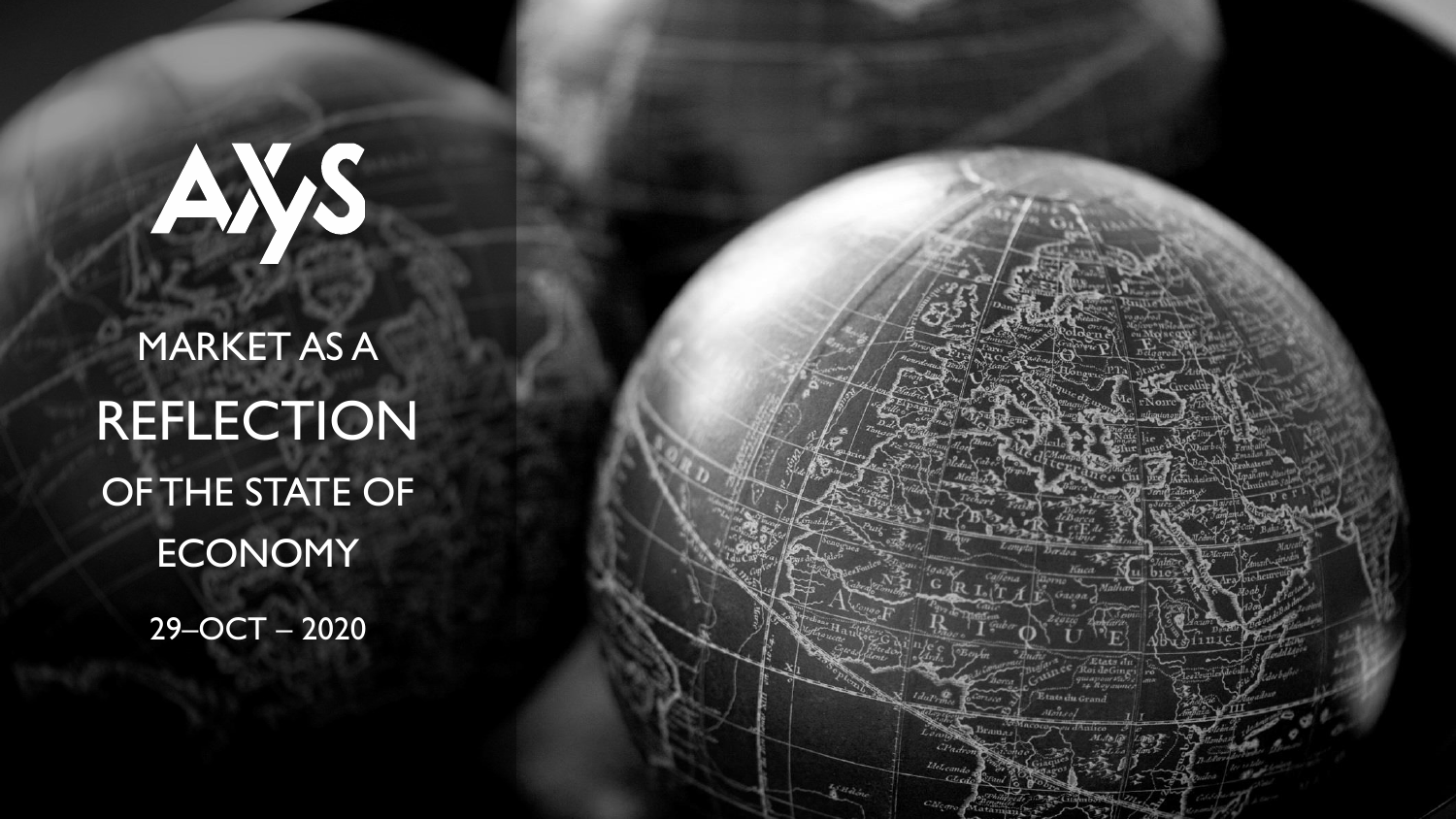

| <b>MARKET OVERVIEW</b>      | 3  |
|-----------------------------|----|
| <b>PERFORMANCE</b>          | 4  |
| <b>ECONOMY v/s MARKET</b>   | 5  |
| <b>INTEREST RATES</b>       | 6  |
| <b>FOREIGN EXCHANGE</b>     | 8  |
| <b>BANK DEPOSITS</b>        | 9  |
| <b>RESTORING CONFIDENCE</b> | 10 |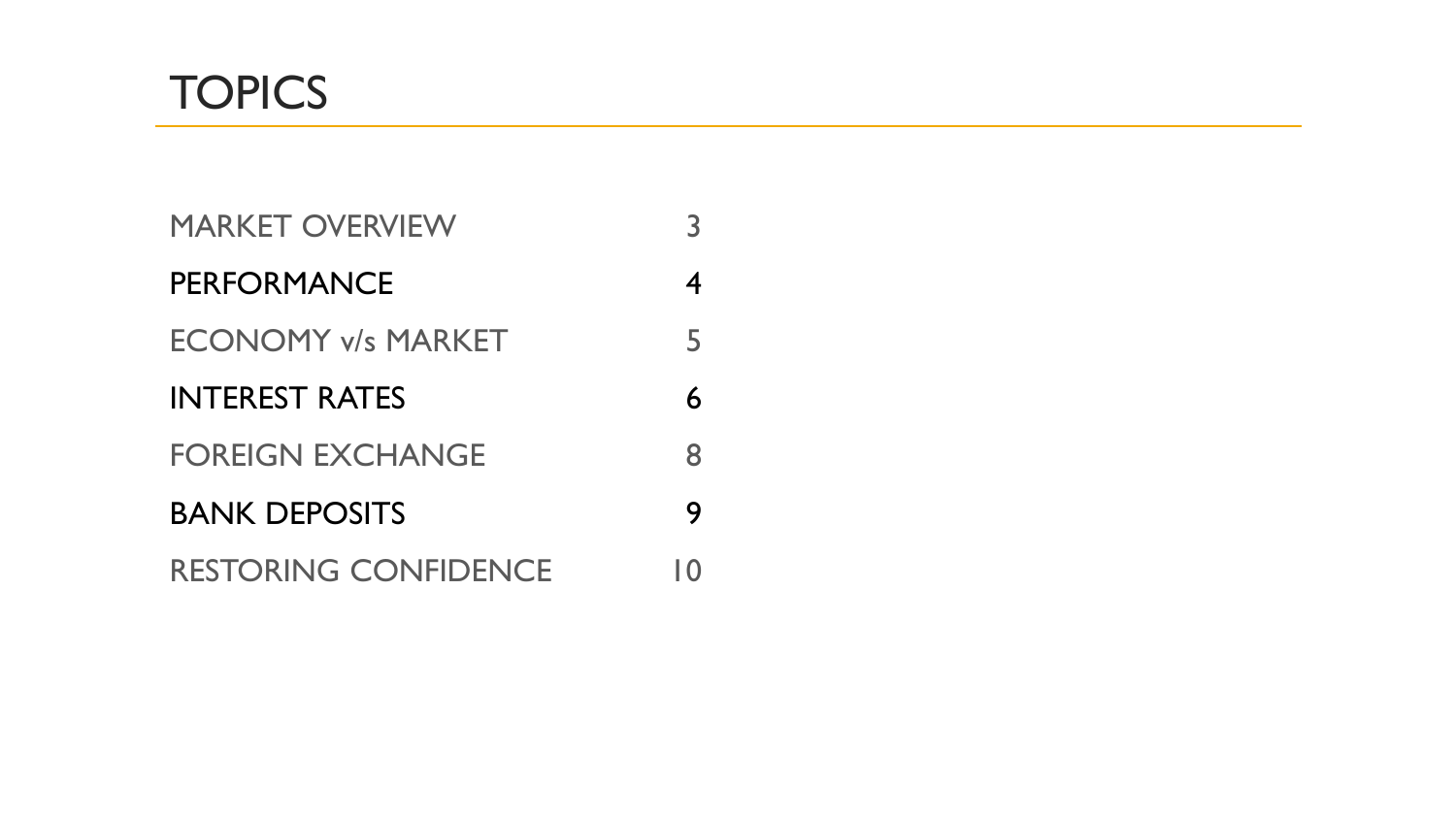# MAURITIAN STOCK MARKET

#### BREAKING DOWN THE Rs324bn MARKET CAP



#### **STOCKS [Rs260bn]**

**76 | 24** Domestic | Foreign

#### **BONDS [Rs62bn]**

**18 (54) | 5 (5) | 1 (66)**  Corporate | Pref. Share | Government

> **ETF 2 | 1 | 1** Debt | Stock | Gold

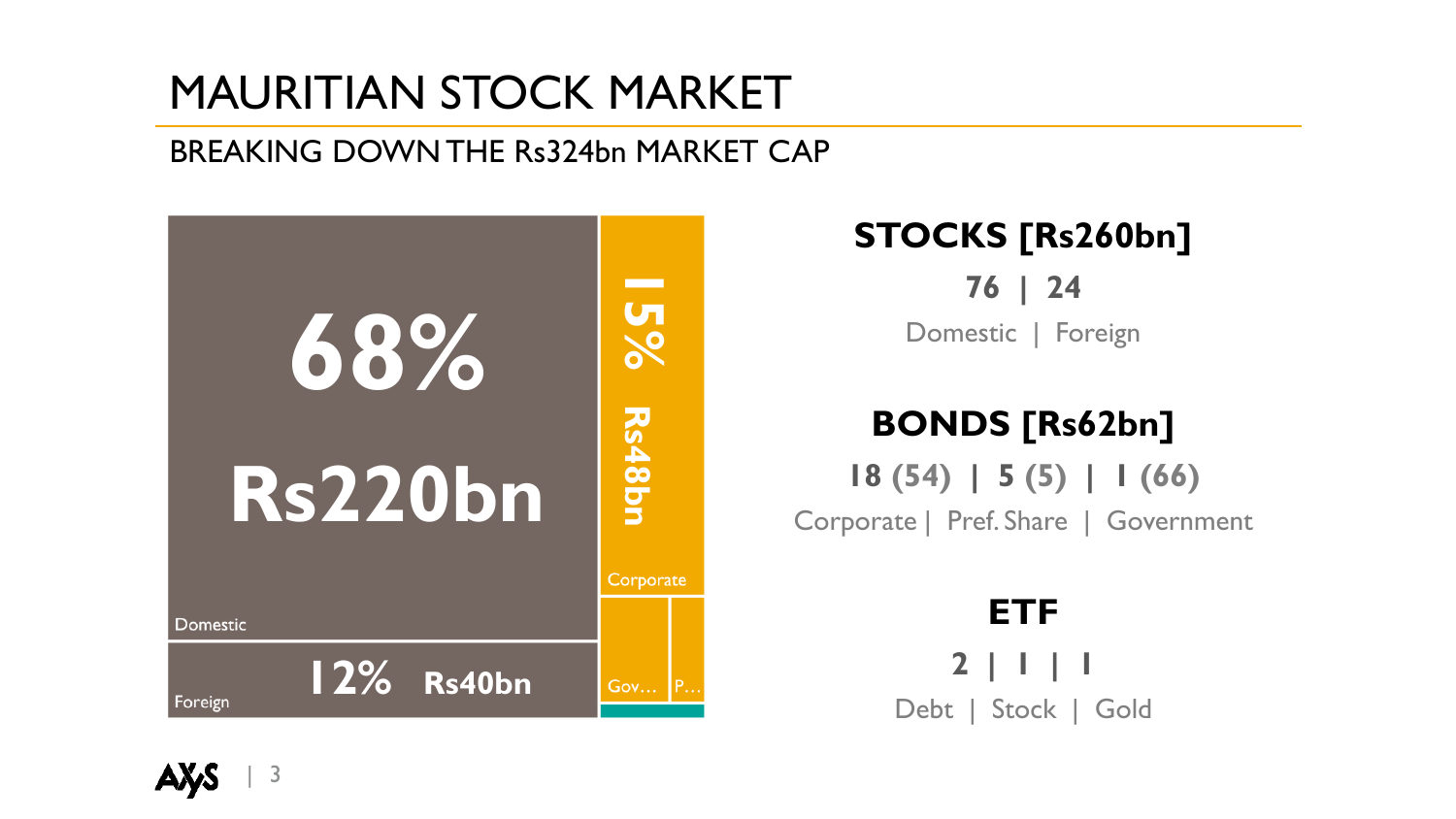# STOCK EXCHANGE

#### PERFORMANCE IN 2020



Previous day's closing values except for Mauritian indices.

 $\overline{4}$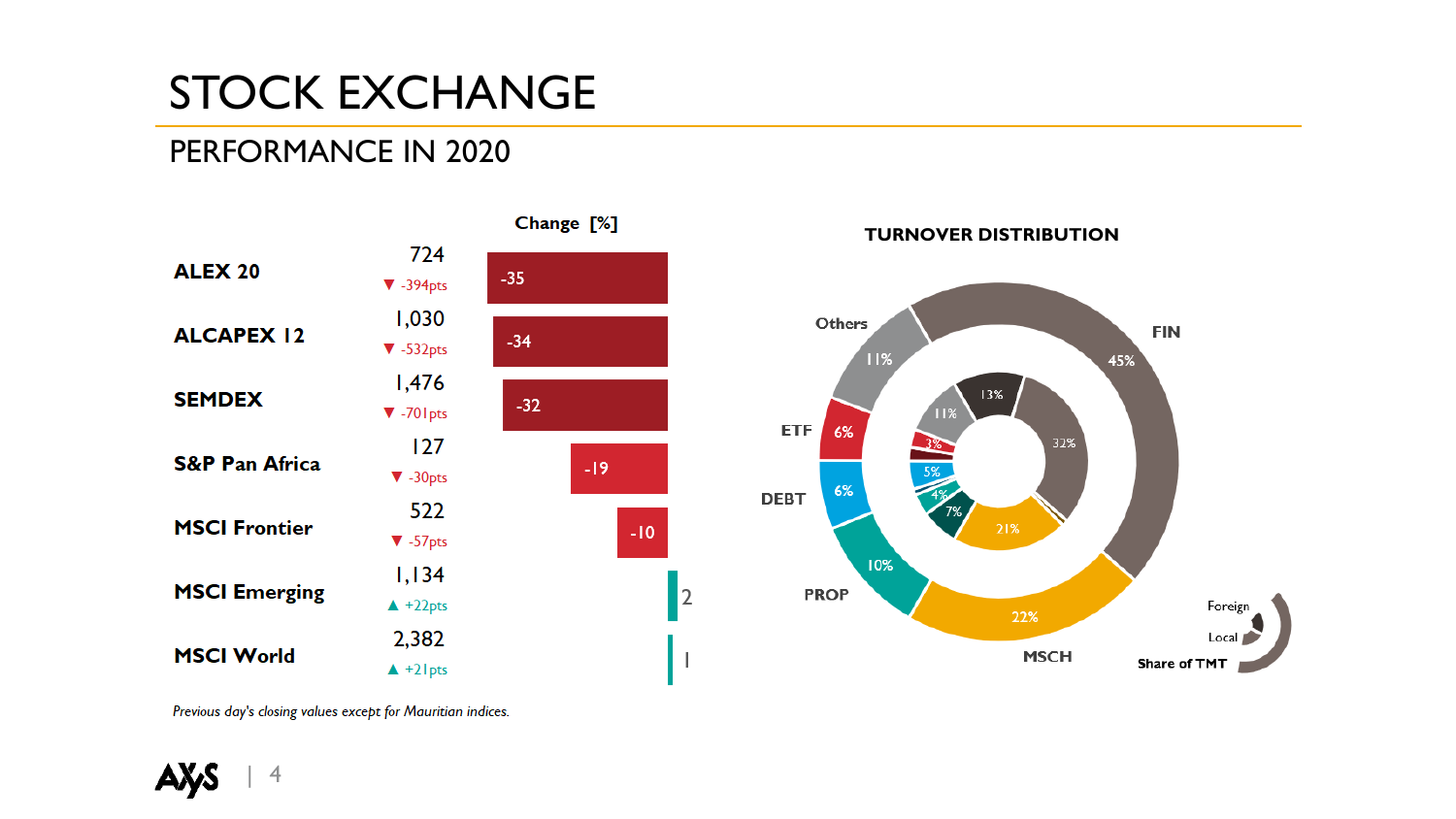#### MARKET v/s ECONOMY



o Mauritian companies have seen their **market capitalisation** fall by **29%** which is on the order of the **33%** annualised **GDP contraction** recorded during Q2-2020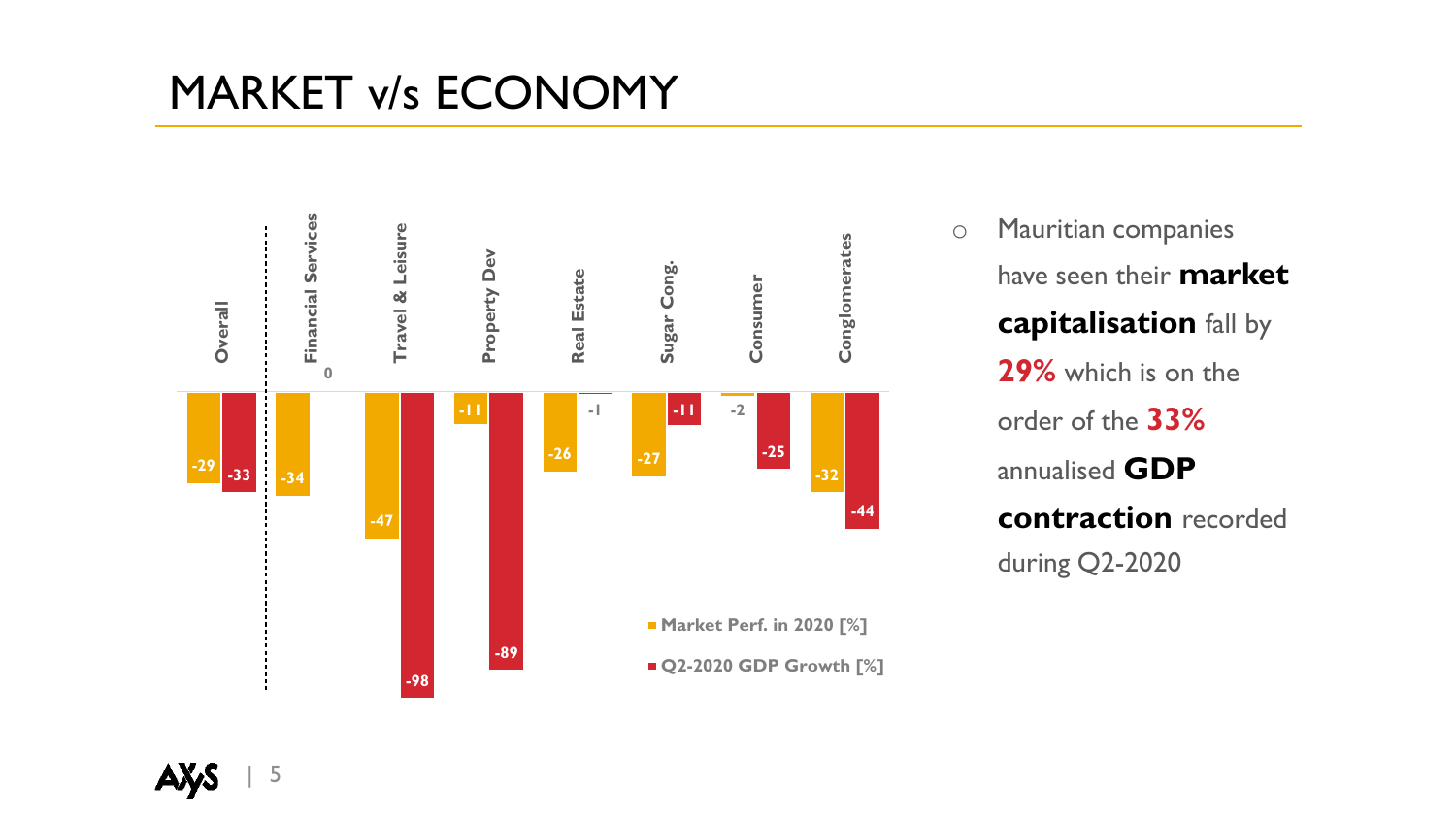# INTEREST RATES

#### 1-YEAR EVOLUTION



- o **Moody's** downgraded Mauritius' **outlook** from "Stable" to "Negative" in April
- o Government is borrowing at **rate lower by ~2%**
- o Due to the "*floating-rate*" corporate bonds, **corporate yields** shrank by  $\sim$ 100bps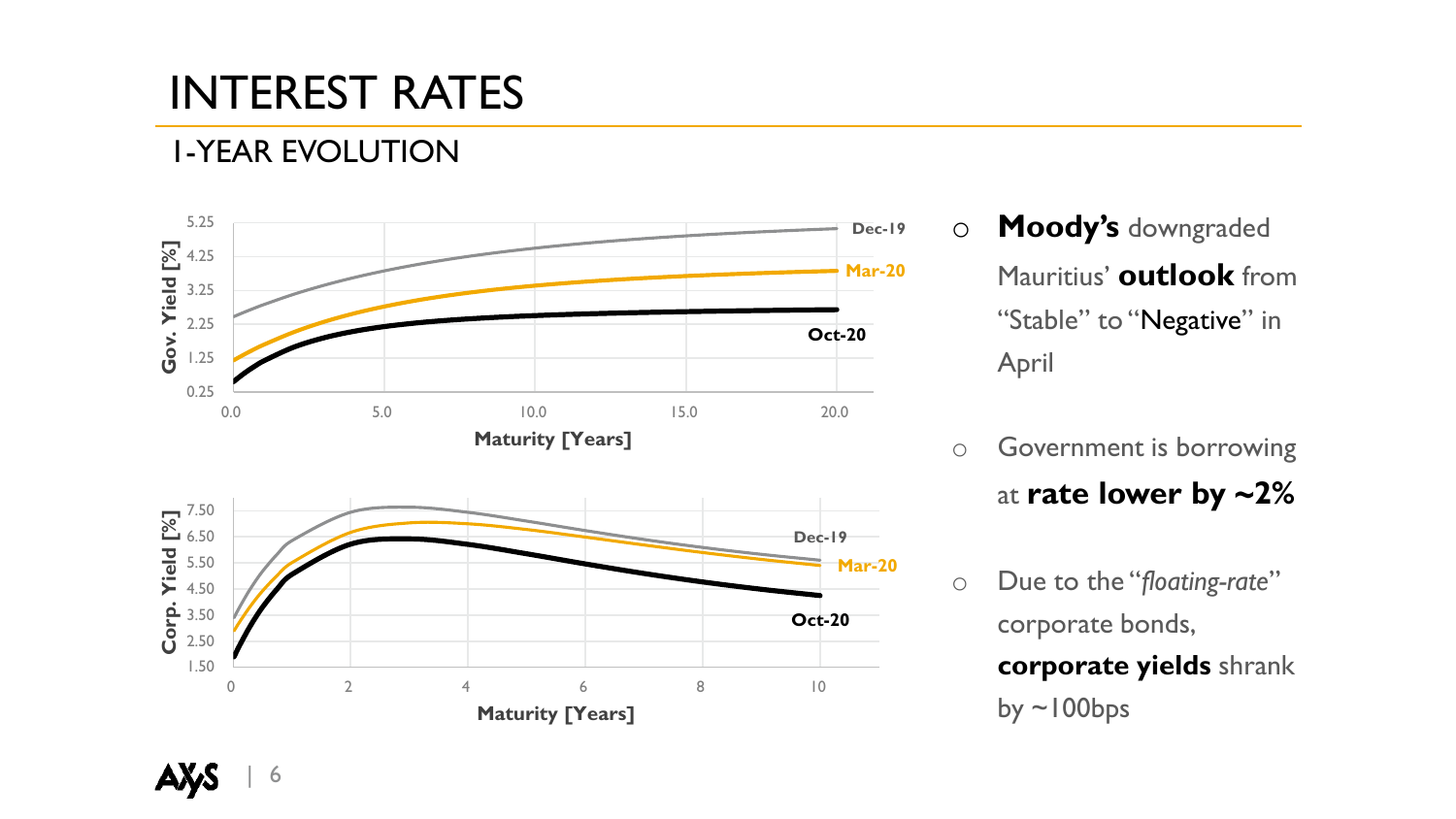### FOREIGN EXCHANGE



- o The **Dollar** has fallen by  $-5%$
- o The **Rupee** has fallen by  $\sim$  12%
- o The Bank of Mauritius (BoM) has been **defending** the Rupee at **~Rs39.75** since mid-April

| 7 АŊ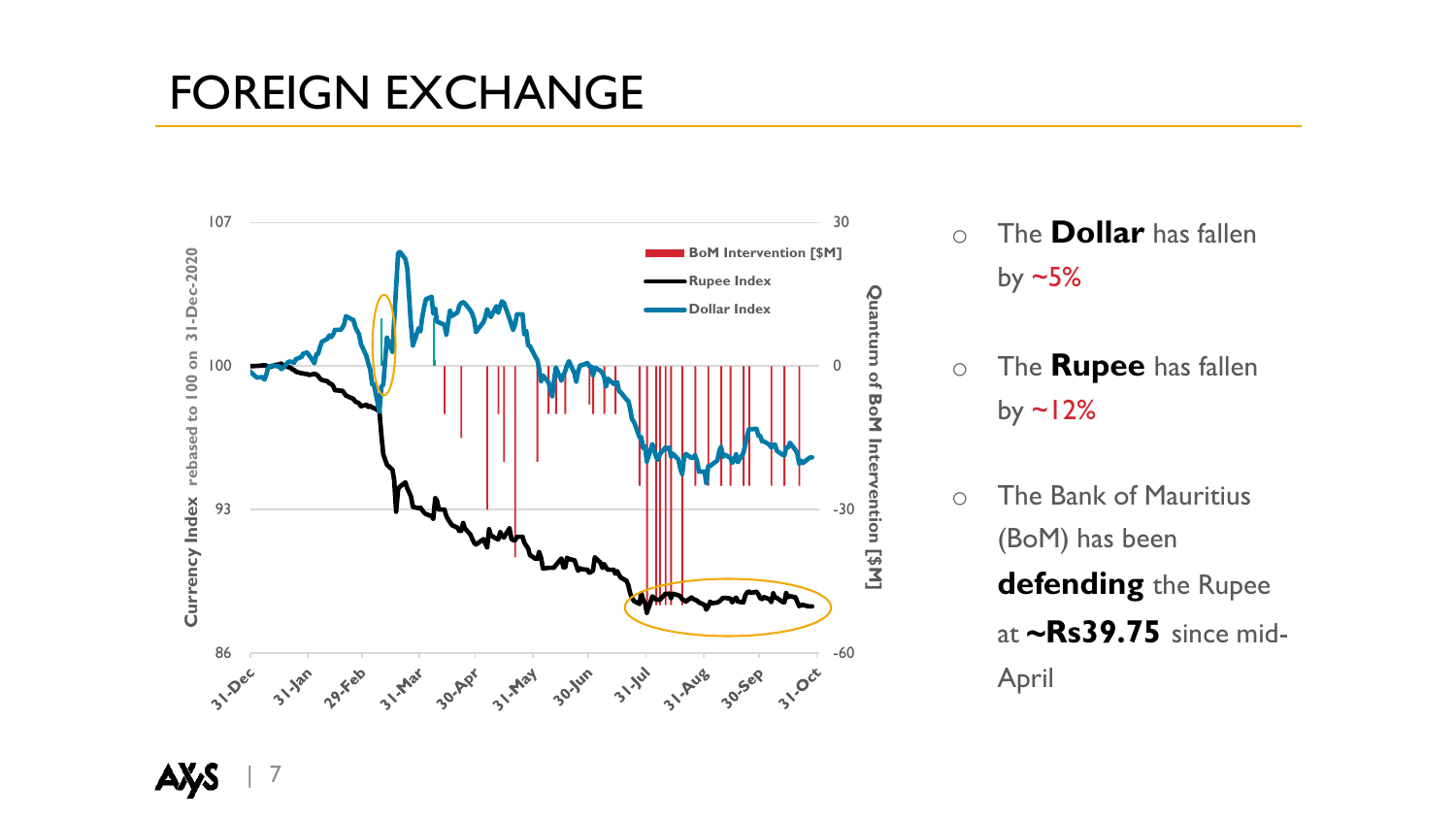## BANK DEPOSITS & LIQUIDITY



- o **Deposits** have been rather stable at **~Rs600bn** since June
- o **Foreign currency**  deposits grew from **\$3.1bn** in Q1 to average **\$3.4bn**  between May–Aug
- o Excess **undeployed deposits** peaked in June

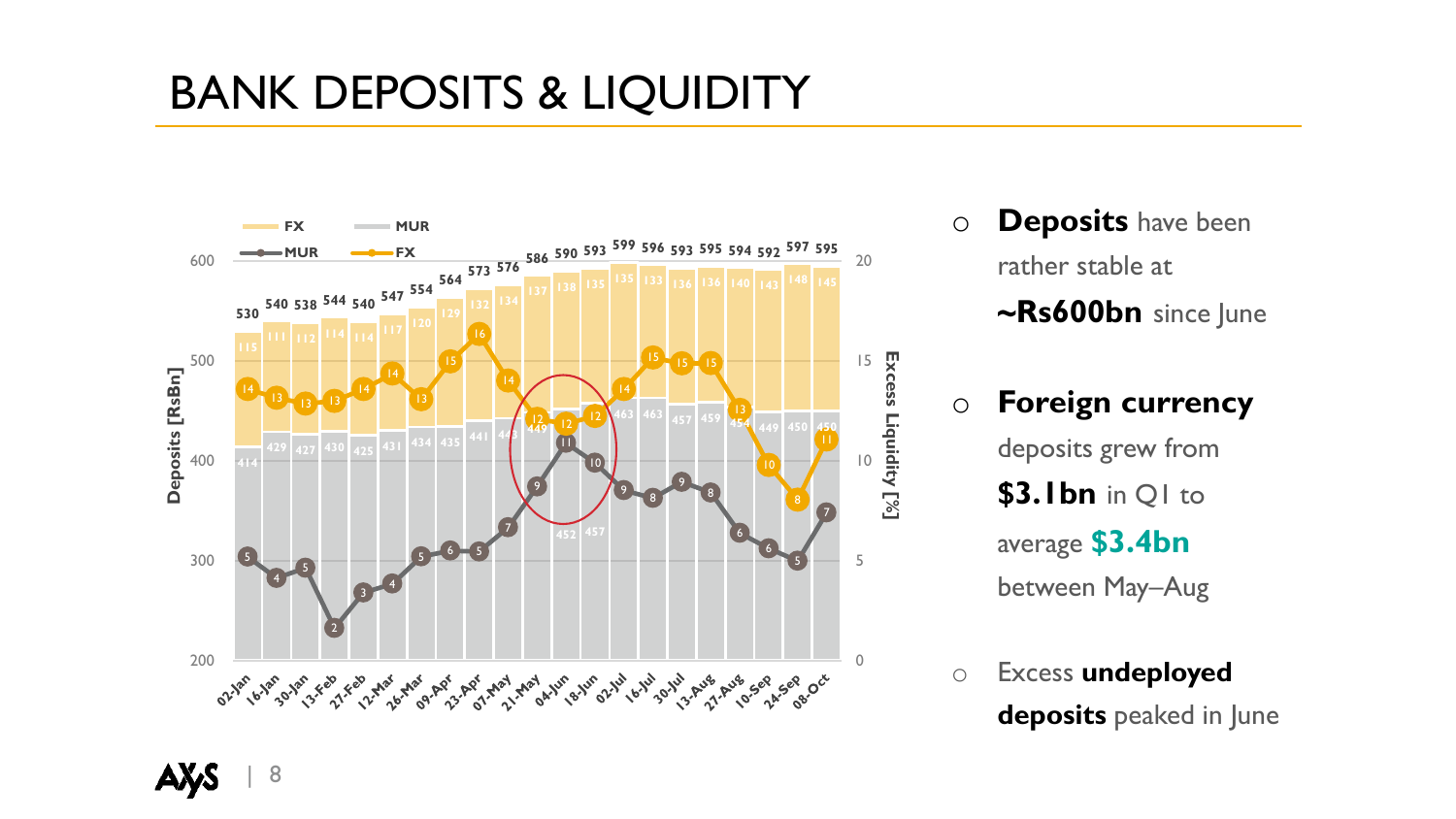## RESTORING CONFIDENCE

# **REDUCE** UNCERTAINTY

2 REFORMS or MAJOR POLICY

 $\hbar$  $\Delta \chi \Delta \rho \geq \frac{R}{2}$ 

3 MANAGE EXPECTATIONS

1